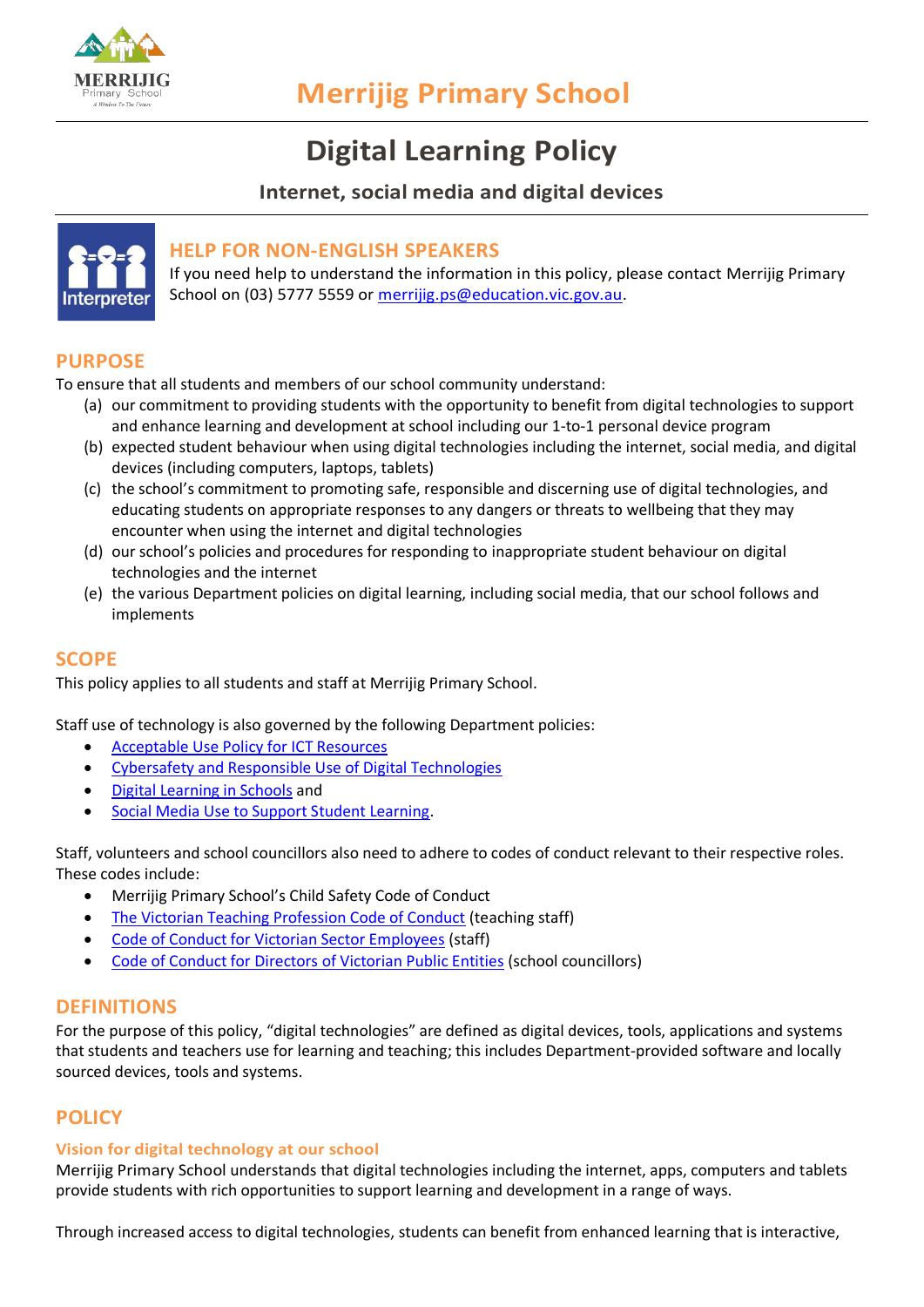collaborative, personalised and engaging. Digital technologies enable our students to interact with and create high quality content, resources and tools. It also enables personalised learning tailored to students' particular needs and interests and transforms assessment, reporting and feedback, driving new forms of collaboration and communication.

Merrijig Primary School believes that the use of digital technologies at school allows the development of valuable skills and knowledge and prepares students to thrive in our globalised and inter-connected world. Our school's vision is to empower students to use digital technologies to reach their personal best and fully equip them to contribute positively to society as happy, healthy young adults.

## **Safe and appropriate use of digital technologies**

Digital technology, if not used appropriately, may present risks to users' safety or wellbeing. At Merrijig Primary School, we are committed to educating all students to be safe, responsible and discerning in the use of digital technologies, equipping them with skills and knowledge to navigate the digital age.

At our school, we:

- use online sites and digital tools that support students' learning, and focus our use of digital technologies on being learning-centred
- restrict the use of digital technologies in the classroom to specific uses with targeted educational or developmental aims
- supervise and support students using digital technologies in the classroom
- effectively and responsively address any issues or incidents that have the potential to impact on the wellbeing of our students
- have programs in place to educate our students to be promoting safe, responsible and discerning use of digital technologies
- educate our students about digital issues such as online privacy, intellectual property and copyright, and the importance of maintaining their own privacy online
- actively educate and remind students of our *Student Engagement* policy that outlines our School's values and expected student behaviour, including online behaviours
- use clear protocols and procedures to protect students working in online spaces, which includes reviewing the safety and appropriateness of online tools and communities, removing offensive content at earliest opportunity
- educate our students on appropriate responses to any dangers or threats to wellbeing that they may encounter when using the internet and other digital technologies
- provide a filtered internet service to block access to inappropriate content
- refer suspected illegal online acts to the relevant law enforcement authority for investigation
- support parents and carers to understand safe and responsible use of digital technologies and the strategies that can be implemented at home through regular updates in our newsletter and annual information sheets.

It is the responsibility of all students to protect their own password and not divulge it to another person. If a student or staff member knows or suspects an account has been used by another person, the account holder must notify the classroom teacher as appropriate, immediately.

All messages created, sent or retrieved on the school's network are the property of the school. The school reserves the right to access and monitor all messages and files on the computer system, as necessary and appropriate. Communications including text and images may be required to be disclosed to law enforcement and other third parties without the consent of the sender.

## **Social media use**

Our school follows the Department's policy on [Social Media Use to Support Learning](https://www2.education.vic.gov.au/pal/social-media/policy) to ensure social media is used safely and appropriately in student learning and to ensure appropriate parent notification occurs or, where required, consent is sought. Where the student activity is visible to the public, it requires consent.

In accordance with the Department's policy on social media, staff will not 'friend' or 'follow' a student on a personal social media account or accept a 'friend' request from a student using a personal social media account unless it is objectively appropriate, for example where the student is also a family member of the staff.

If a staff member of our school becomes aware that a student at the school is 'following' them on a personal social